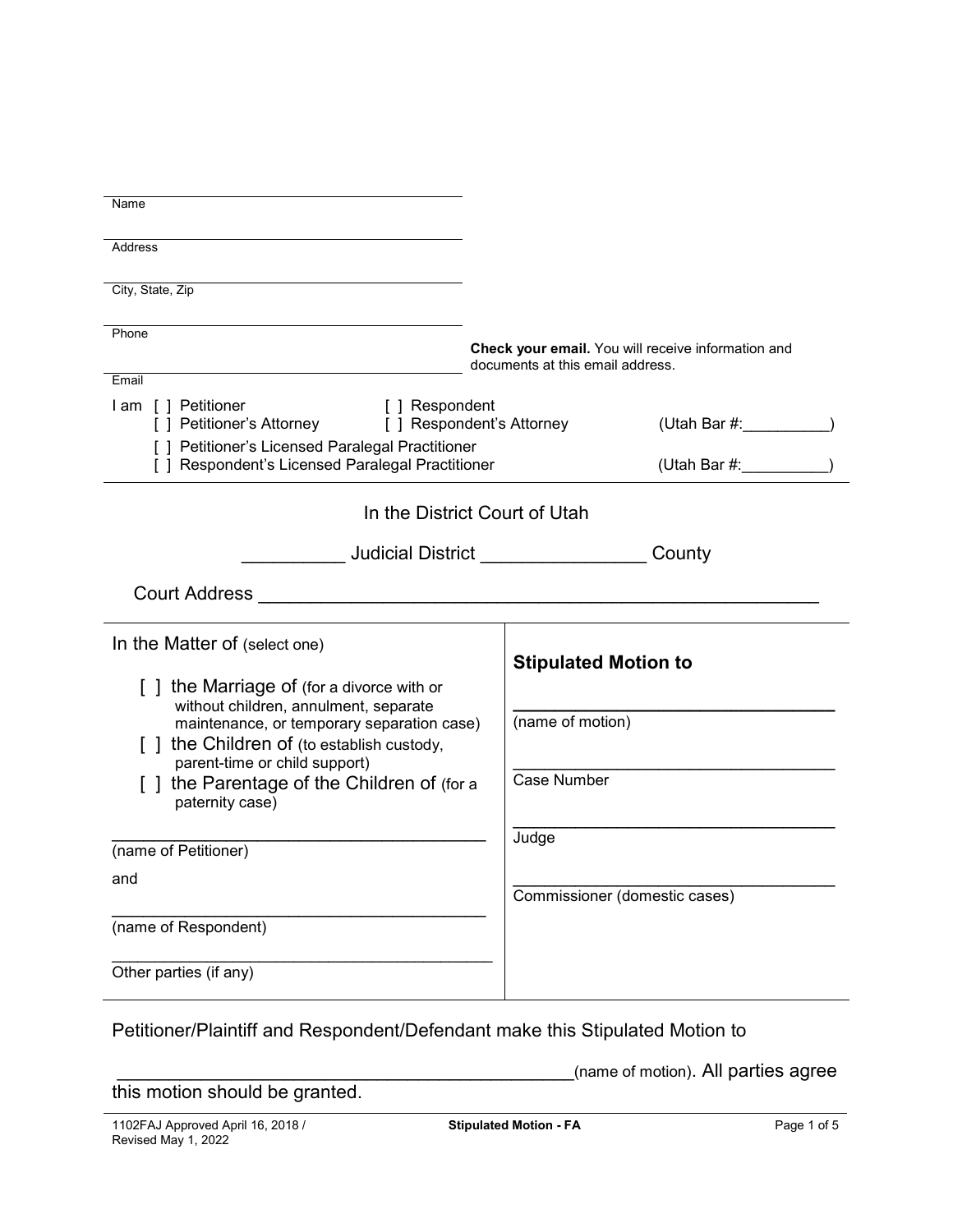1. We request that the court enter an order as follows: (Write **what** you want the court to order.) 2. We ask for this order because: (Explain **why** you want the court order.) 3. [ ] The motion is supported by the law because: (List any statutes, ordinances, rules or appellate opinions that support/oppose the motion. For example, Utah Code 15-1-201, or Utah Rules of Civil Procedure 67. Explain why they support the motion.) 4. [ ] We have attached the following documents in support of this motion: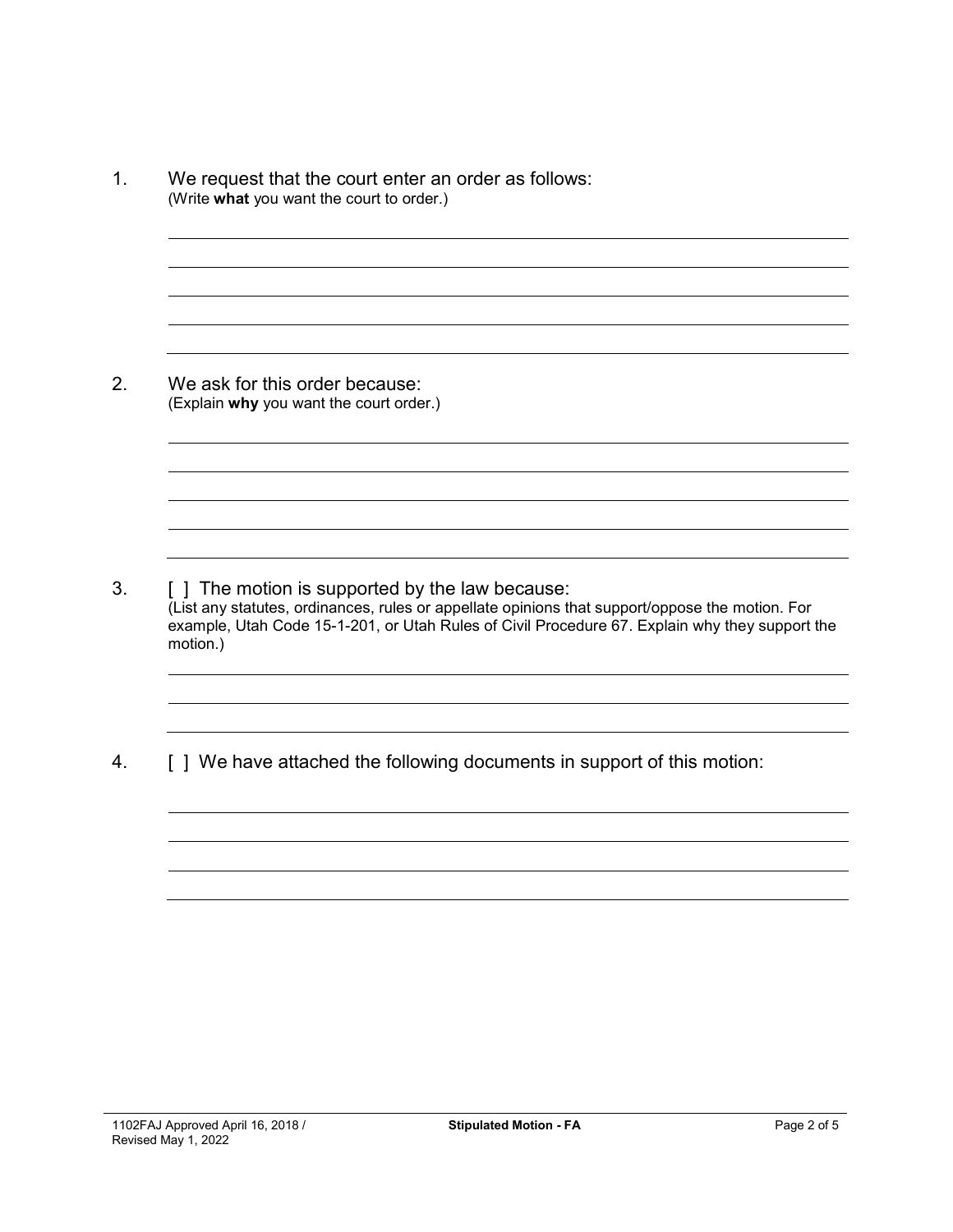### **Plaintiff/Petitioner**

| Date                 |                                                                                                         |  |
|----------------------|---------------------------------------------------------------------------------------------------------|--|
| applicable)          | Plaintiff/Petitioner's Attorney or Licensed Paralegal Practitioner of record (if                        |  |
|                      |                                                                                                         |  |
| Date                 |                                                                                                         |  |
| Defendant/Respondent |                                                                                                         |  |
|                      | I declare under criminal penalty under the law of Utah that everything stated in this document is true. |  |
|                      |                                                                                                         |  |
|                      | Printed Name <u>__________________________________</u>                                                  |  |
| Date<br>applicable)  | Defendant/Respondent's Attorney or Licensed Paralegal Practitioner of record (if                        |  |
| Date                 | Signature $\blacktriangleright$                                                                         |  |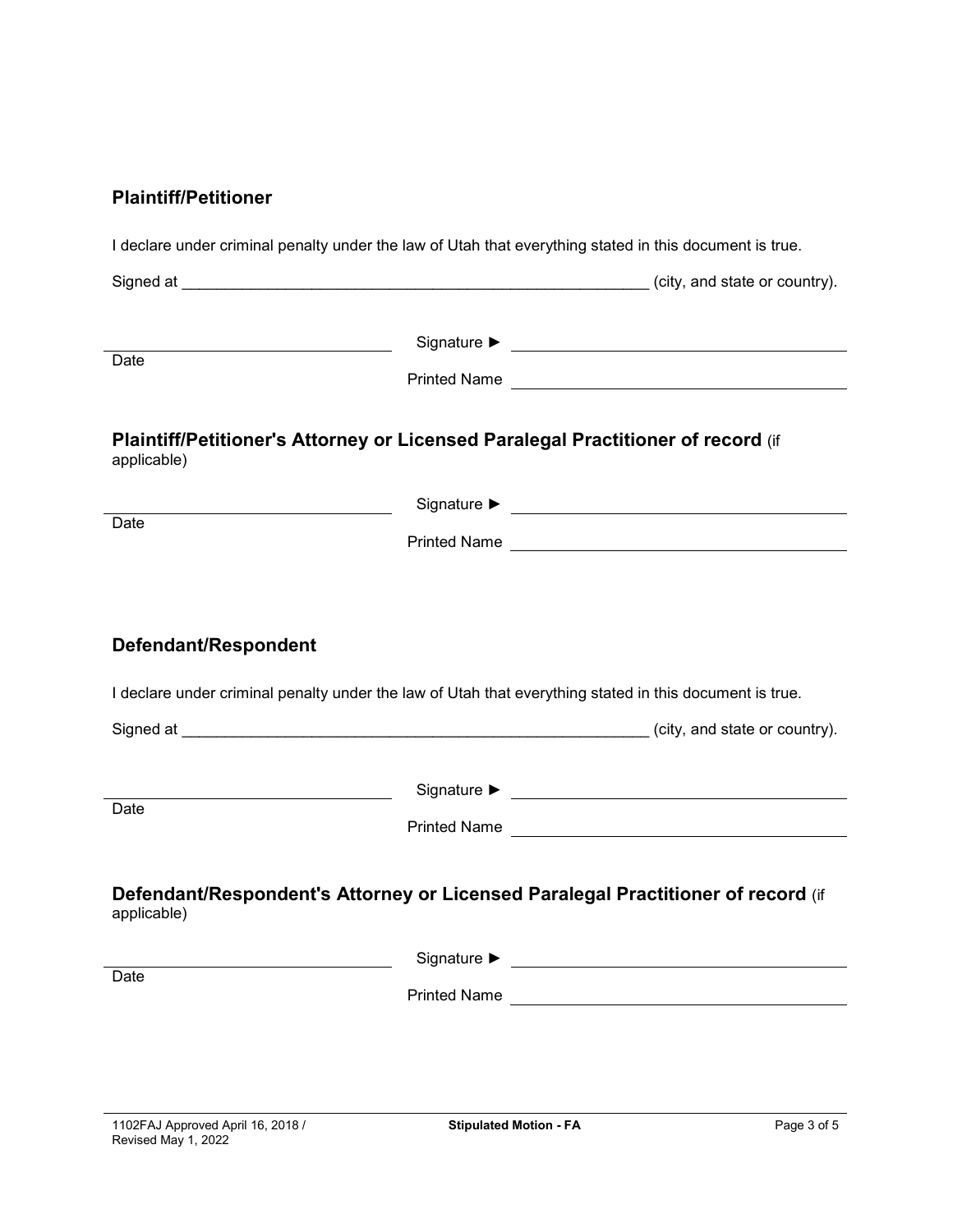# **Notice to responding party**

You have a limited amount of time to respond to this motion. In most cases, you must file a written response with the court and provide a copy to the other party:

- within 14 days of this motion being filed, if the motion will be decided by a judge, or
- at least 14 days before the hearing, if the motion will be decided by a commissioner.

In some situations a statute or court order may specify a different deadline.

If you do not respond to this motion or attend the hearing, the person who filed the motion may get what they requested.

See the court's Motions page for more information about the motions process, deadlines and forms: utcourts.gov/motions



Revised May 1, 2022

The court's Finding Legal Help web page (utcourts.gov/help) provides information about the ways you



Scan QR code to visit page

Scan QR code to visit page

can get legal help, including the Self-Help Center, reduced-fee attorneys, limited legal help and free legal clinics.

# **Aviso para la parte que responde**

Su tiempo para responder a esta moción es limitado. En la mayoría de casos deberá presentar una respuesta escrita con el tribunal y darle una copia de la misma a la otra parte:

- dentro de 14 días del día que se presenta la moción, si la misma será resuelta por un juez, o
- por lo menos 14 días antes de la audiencia, si la misma será resuelta por un comisionado.

En algunos casos debido a un estatuto o a una orden de un juez la fecha límite podrá ser distinta.

Si usted no responde a esta moción ni se presenta a la audiencia, la persona que presentó la moción podría recibir lo que pidió.

Vea la página del tribunal sobre Mociones para

encontrar más información sobre el proceso de las mociones, las fechas límites y los formularios:



Para accesar esta página escanee el código QR

Para accesar esta página escanee el código QR

utcourts.gov/motions-span

#### **Cómo encontrar ayuda legal**

La página de la internet del tribunal Cómo encontrar ayuda legal (utcourts.gov/help-

#### span)

tiene información sobre algunas maneras de encontrar ayuda legal, incluyendo el Centro de Ayuda de los Tribunales de Utah, abogados que ofrecen descuentos u ofrecen ayuda legal limitada, y talleres legales gratuitos.